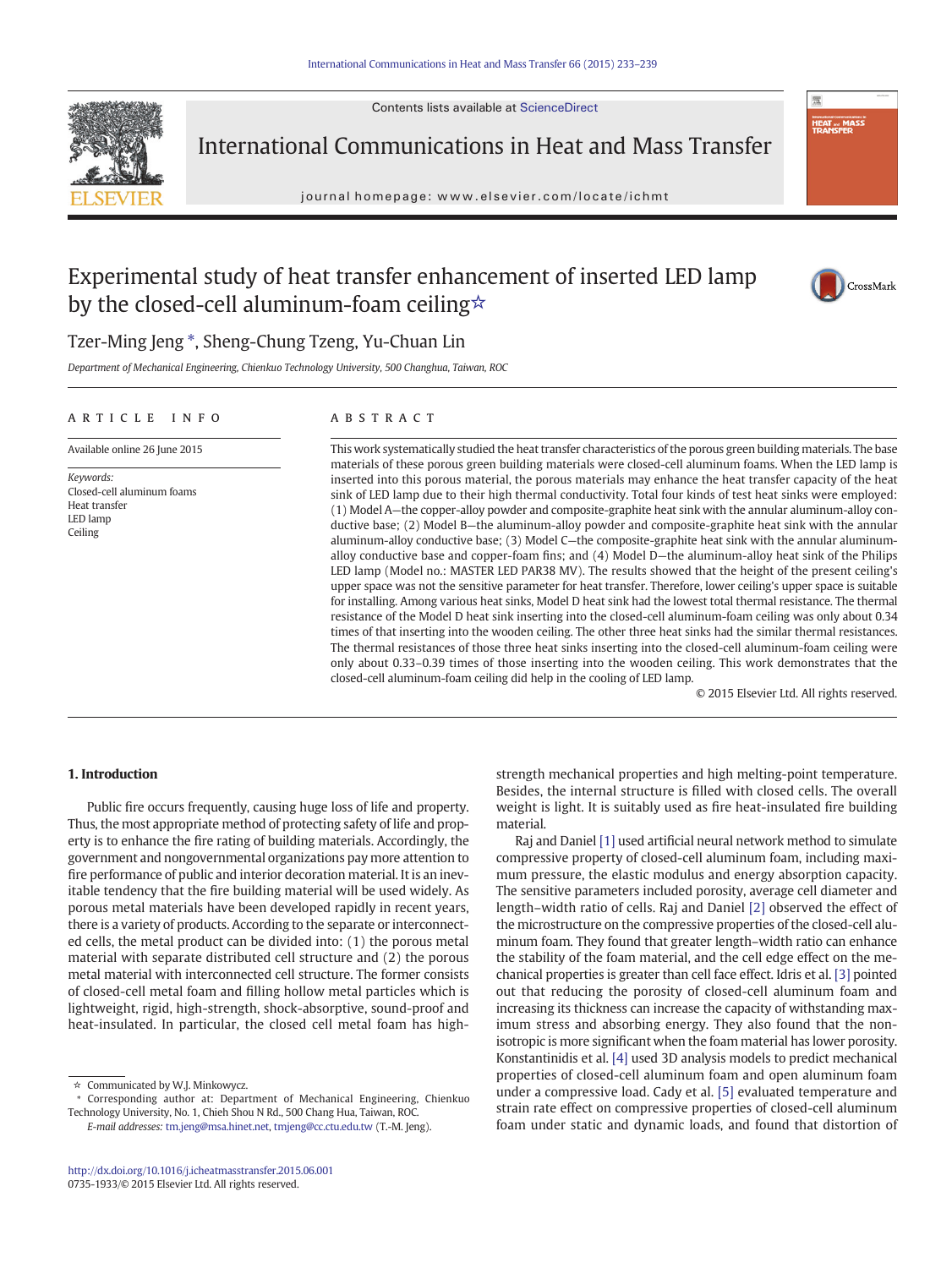| <b>Nomenclature</b> |                                                |
|---------------------|------------------------------------------------|
|                     |                                                |
| А                   | Surface area of film heater $(m2)$             |
|                     | Diameter of film heater (m)                    |
| Н                   | Height of the ceiling's upper space $(m)$      |
|                     | Electrical current (I)                         |
| k                   | Thermal conductivity $(W/m/K)$                 |
| R                   | Thermal resistance $(^{\circ}C/W)$             |
| $T_0$               | Temperature of the ambient $(^{\circ}C)$       |
| $T_{w}$             | Average temperature of the heating wall $(°C)$ |
| t                   | Thickness of the ceiling (m)                   |
|                     | Electrical voltage (V)                         |
|                     | Total input power (W)                          |
|                     | Heat loss (W)                                  |

closed-cell aluminum foam is strongly affected by temperature. Shen et al. [\[6\]](#page--1-0) indicated that the mechanical properties of closed-cell aluminum foam are different at low strain rate and high strain rate. They also discussed change of energy absorption capacity of closed-cell aluminum foam energy at high strain rate, and proposed the relevant empirical model. Mu et al. [\[7\]](#page--1-0) implemented quasi-static pressure testing of the closed-cell foam material. The results indicated that the cell shape and heterogeneous foam structure are the main reasons affecting the distortion pattern. Vodenitcharova et al. [\[8\]](#page--1-0) used experimental method to investigate the response of cell shape and size on closed cell foam sheet on local deformation. Mukherjee et al. [\[9\]](#page--1-0) explored the effect of cooling rate effect on formed structure and mechanical properties of closed-cell aluminum foam in fabrication, and they found that higher cooling rate is useful for the cell structure and enhancement of mechanical properties. Song et al. [\[10\]](#page--1-0) investigated the three-dimensional dynamic failure behavior of closed-cell foam material, and found that adding irregularity of cell shape can improve the capabilities of closed-cell foam material to absorb energy. Xia et al. [\[11\]](#page--1-0) discussed the compressive properties of closed-cell aluminum foam added with different manganese additives, and indicated that as compared to pure aluminum foam material, manganese foam material has higher hardness, compressive strength and energy absorption capability.

By reviewing the previous literature on closed-cell porous metal medium, most were focused on effect of the program (e.g., cooling rate) and additions (e.g., manganese) on the mechanical properties, or internal cell shape, size and porosity of closed-cell porous metal medium under static or dynamic load or different strain rates on the mechanical



Fig. 1. Installation diagram of LED lamp embedded in the ceiling.



Fig. 2. Schematic diagram of heat transfer for LED lamp embedded in the closed-cell aluminum-foam ceiling.



(a) Schematic diagram



(b) Physical photo

Fig. 3. Experimental setup.